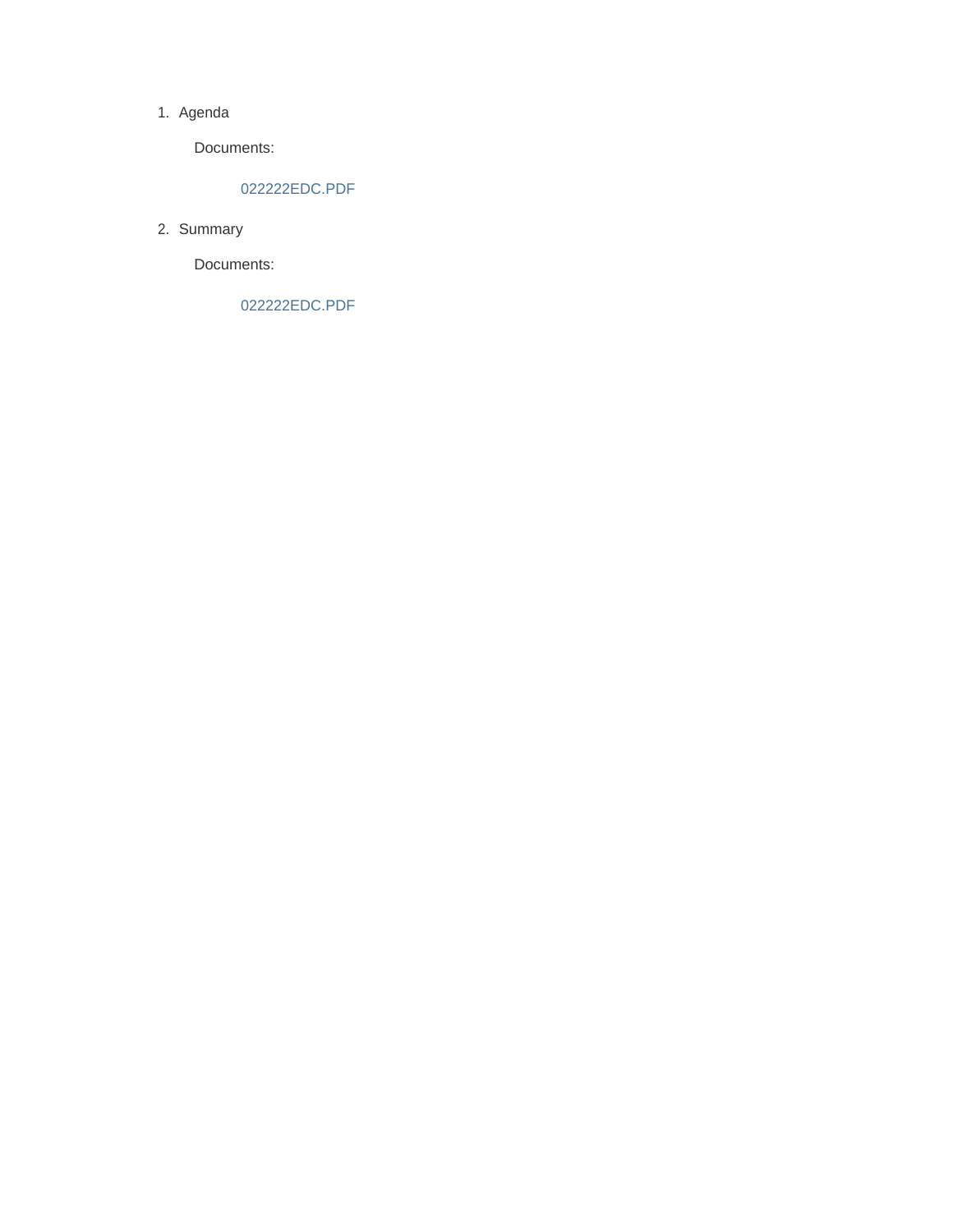

# **City of Marietta**

205 Lawrence Street Post Office Box 609 Marietta, Georgia 30061

# **Meeting Agenda**

## **ECONOMIC/COMMUNITY DEVELOPMENT COMMITTEE**

| Andre L. Sims, Chairman        |
|--------------------------------|
| Joseph R Goldstein, Vice Chair |
| M. Carlyle Kent                |
|                                |

**Tuesday, February 22, 2022 Council Chamber**

*Immediately Following Judicial Legislative Committee*

## **CALL TO ORDER:**

## **MINUTES:**

**20220132 Regular Meeting - January 25, 2022**

Review and approval of the January 25, 2022 meeting minutes.

## **BUSINESS:**

#### **20220210 Encroachment of Proposed City Boundary of Lost Mountain**

Action of due process of local rule and spirit of 489, to address the right of unincorporated Cobb property owners adjacent to, surrounded by, and within the sphere of spirit and influence of Marietta to be denied the right to annex into the City of Marietta, a proven City with full services at competitive Millage rate of 32.177 (2nd lowest City in Cobb).

*Requested by Mayor Tumlin*

**ADJOURNMENT:**